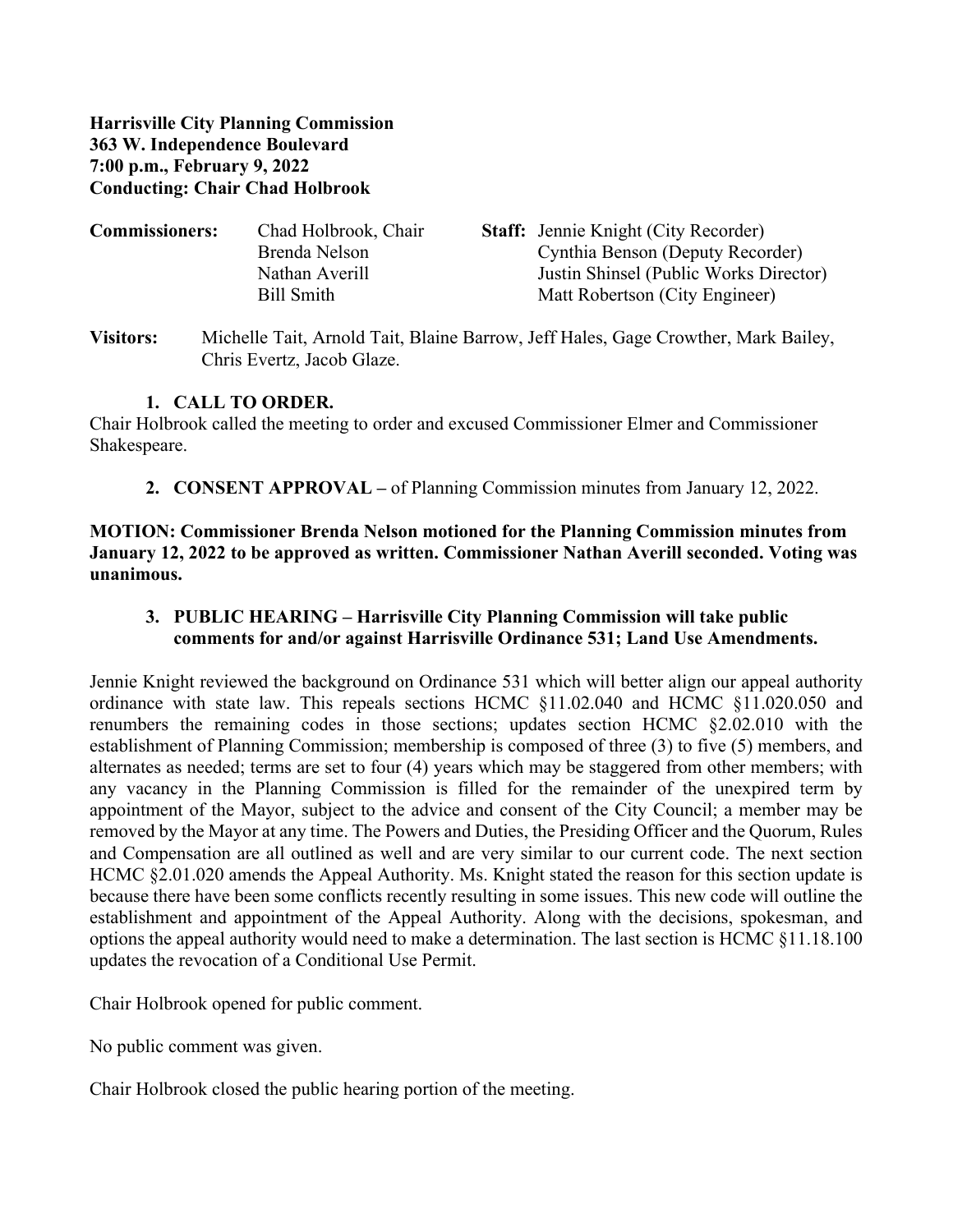Chair Holbrook asked commissioners if there were any questions. He expressed his concern with HCMC §2.01.010 (5) regarding the removal of a Planning Commissioner. He said where there are some criteria for inviting a new commissioner, there should be some criteria for removing a commissioner. Commissioner Averill said he does not have an issue stating this is part of the Mayor's authority. Commissioner Nelson agreed. Chair Holbrook recommended adding language for parameters for the Mayor's ability to remove a commissioner and not leave blanket authority. Mayor Tait was asked her opinion. She said she likes to know where her limits are but she feels she can determine on her own who she feels would best serve on the Planning Commission. However, if this is something the commissioners would like to see in the ordinance, she would not object to having those parameters outlined. Ms. Knight said that it is important to remember the difference between the council and the commission. The Mayor has no ability to vote with the City Council, with very rare exception. Commissioner Averill suggested adding the language with the advice and consent of the City Council. Ms. Knight asked if the language requested is similar to how it is stated in item #2 of this section; subject to the advice and consent of the City Council. Chair Holbrook and Commissioners all agreed they would like to see this language added to the ordinance under the removal of an appointment section.

### **4. DISCUSSION/ACTION/RECOMMEND** – **to recommend adoption of Harrisville Ordinance 531; Land Use Amendments.**

No further discussion was given.

**MOTION: Commissioner Nelson motioned to recommend adoption of Ordinance 531 with a language change to HCMC §2.01.010(5) Removal of a Planning Commissioner being, subject to the advice and consent of the city council. Commissioner Averill seconded. Voting was unanimous.**

### **5. DISCUSSION/ACTION/RECOMMEND – to approve Conditional Use Permit for Walmart Fuel Station signs.**

Ms. Knight explained the purpose of this conditional use permit is because HCMC  $\S 11.23.070(2)(c)$ specifies electronic signs; are only allowed as a conditional use issued by the land use authority. This action is to approve a conditional use permit as outlined in the staff memo dated February 3, 2022 with conditions regarding the impact to the surrounding community. Chair Holbrook thought the verbiage referring to the land use authority was interesting and asked for clarification. Ms. Knight explained that the Planning Commission has the authority to put condition(s) on an already permitted use. For instance, the commission can put a condition on the permitted use such as an automatic dimmer like the one here at the city building. Commissioner Averill reviewed items 6 and 8 of the staff memo, which includes: the location of exterior lighting and signage will not be directed to or impact adjacent residential uses. There are two items they need to address since Wal-Mart will be turning their existing signs into electronic signs. Commissioner Nelson asked for verification of where the new signs will be. Chris Everts explained the changes will be made to the exterior signs where the current pylon signs are. They are replacing them with electronic signs to include gas pricing. The signs will remain the same height, just a different configuration. They will not be placing a sign on the corner next to the station; only on the pylons. Chair Holbrook asked for the direction the signs will be facing to better understand the light direction from the new signage. Mr. Everts said the signs will be facing north and south. Chair Holbrook asked about the signage on the canopy where the pricing will be indicated. He saw one on the west side and wondered if there would be one on the east side. Mr. Everts said yes, so both entrances can see the price upon entering the complex. Commissioner Nelson asked if they would be following the guidelines given in the staff memo such as the automatic dimmers. Commissioner Averill asked if Mr. Everts had seen the staff memo. Mr. Everts said that he had seen it and was not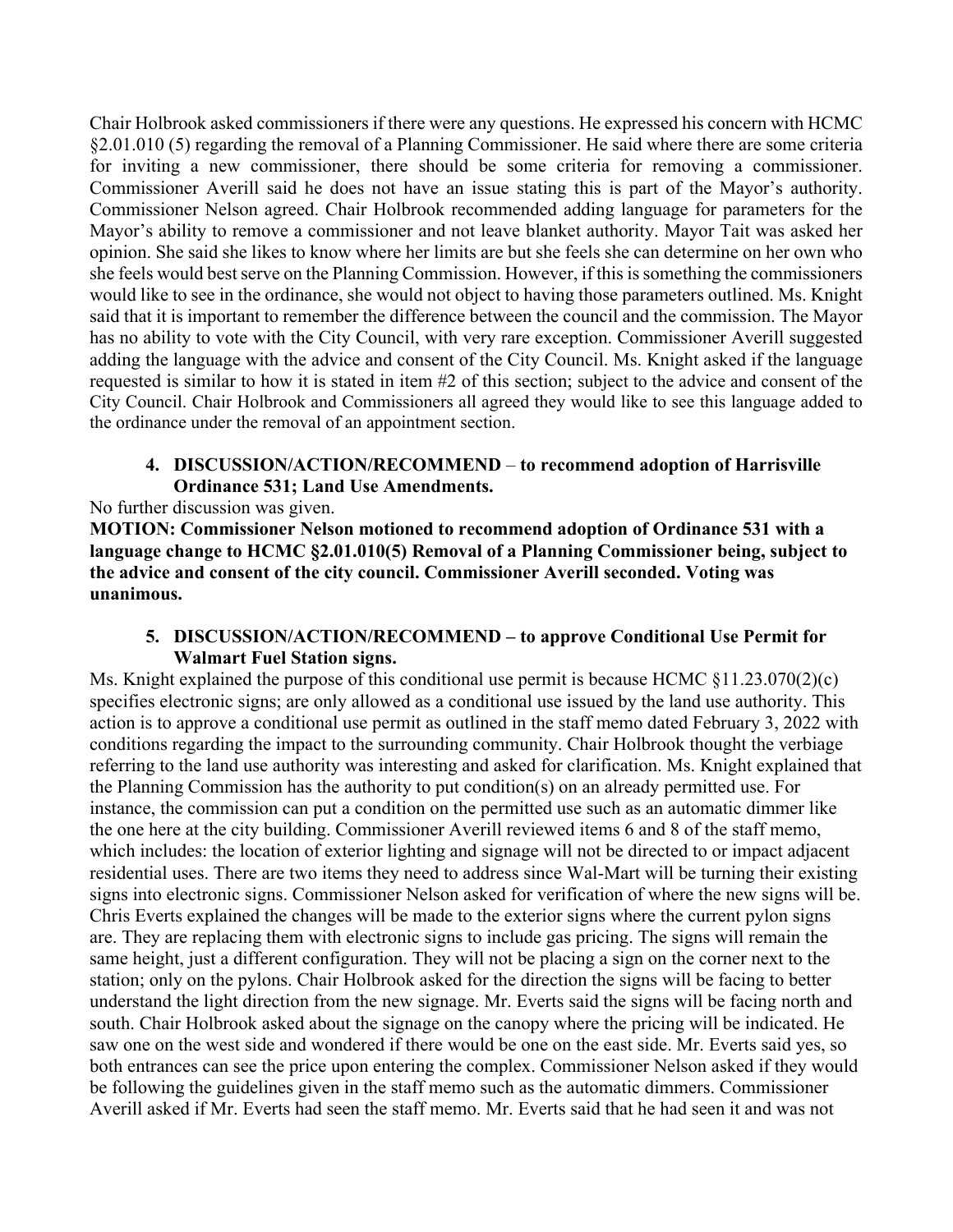worried about meeting those requirements. Chair Holbrook asked about the 40% of the overall sign surface. Ms. Knight explained this percentage is inclusive of the total surface space of the sign which cannot exceed the 40% for digital display. Chair Holbrook asked if the commission wished to add the beautification effort discussed from last meeting on the site plan as a condition. Commissioner Averill said that was not necessary since that was a part of the site plan. Commissioner Nelson agreed. Chair Holbrook asked if there were any other questions from the Commissioners. He thanked Mr. Everts for his efforts on this project.

**MOTION: Commissioner Averill motioned to approve Conditional Use Permit for Walmart Fuel Station signs subject to the staff memo dated February 3, 2022. Commissioner Nelson seconded. Voting was unanimous.**

Ms. Knight stated there is a 15-day appeal period that needs to be adhered to. Once that is met, the conditional use will be issued.

**6. DISCUSSION/ACTION/**RECOMMEND – to grant preliminary approval for Bailey X Business Condos a commercial site plan located at approximately 2340 North Highway 89.

Justin Shinsel explained this site plan comes with a positive recommendation from staff through Project Management. There are a few criteria in the engineering needing to be addressed. As for the city code and the zoning, they meet all the criteria. Mark Bailey said that within the last hour he had submitted most of what the engineering criteria concerns were along with Will-Serve letters. The largest item they are addressing at this point is an UDOT agreement. Gage Crowther spoke up and said that they have had preliminary talks with UDOT and are going through that process now. There are already outlets that have been predetermined. It is only a matter of getting the approval. Chair Holbrook asked if the commissioners had any questions. Commissioner Averill asked what kind of businesses would be in this development. Mr. Crowther said that there will be a wide range of businesses from law offices to insurance agents. The front lots are to encourage a different type of retail business. Commissioner Averill asked if they were built to suit or all the same. Mr. Crowther said most are going to be built to suit. Mr. Bailey said he was not certain who would be in the complex. They are hoping for smaller type business with visiting client and interior storage. Mr. Crowther said that all the units are approx. 2000 sq feet per unit with a potential of combining units together. Mr. Bailey planned parking to be more of a retail use in the front. The intent of the units in the back is to be for smaller businesses with less visiting clients. Mr. Crowther said they do have an architect working on the final plans now. Mr. Bailey said it will be a nice presentation with a mix of materials for the city to dress up the businesses coming in. Mr. Shinsel said one more thing to point out is the shared access to the north of the project. There will actually be two accesses from HWY 89. Mr. Bailey pointed out there will be a new exit for the existing units to the HWY frontage at about where Treasure Fire is currently. Mr. Shinsel will work with the city engineer to make certain all outstanding matters are addressed. Chair Holbrook thanked them for working with the city.

**Motion: Commissioner Averill motioned grant preliminary approval for Bailey X Business Condos a commercial site plan located at approximately 2340 North Highway 89 subject to the engineer memo dated February 3, 2022 and staff memo dated February 3, 2022. Commissioner Smith seconded. Voting was unanimous.**

**7. DISCUSSION/ACTION/RECOMMEND – to grant preliminary approval for Hales Building a commercial site plan located at approximately 995 North 375 East.**